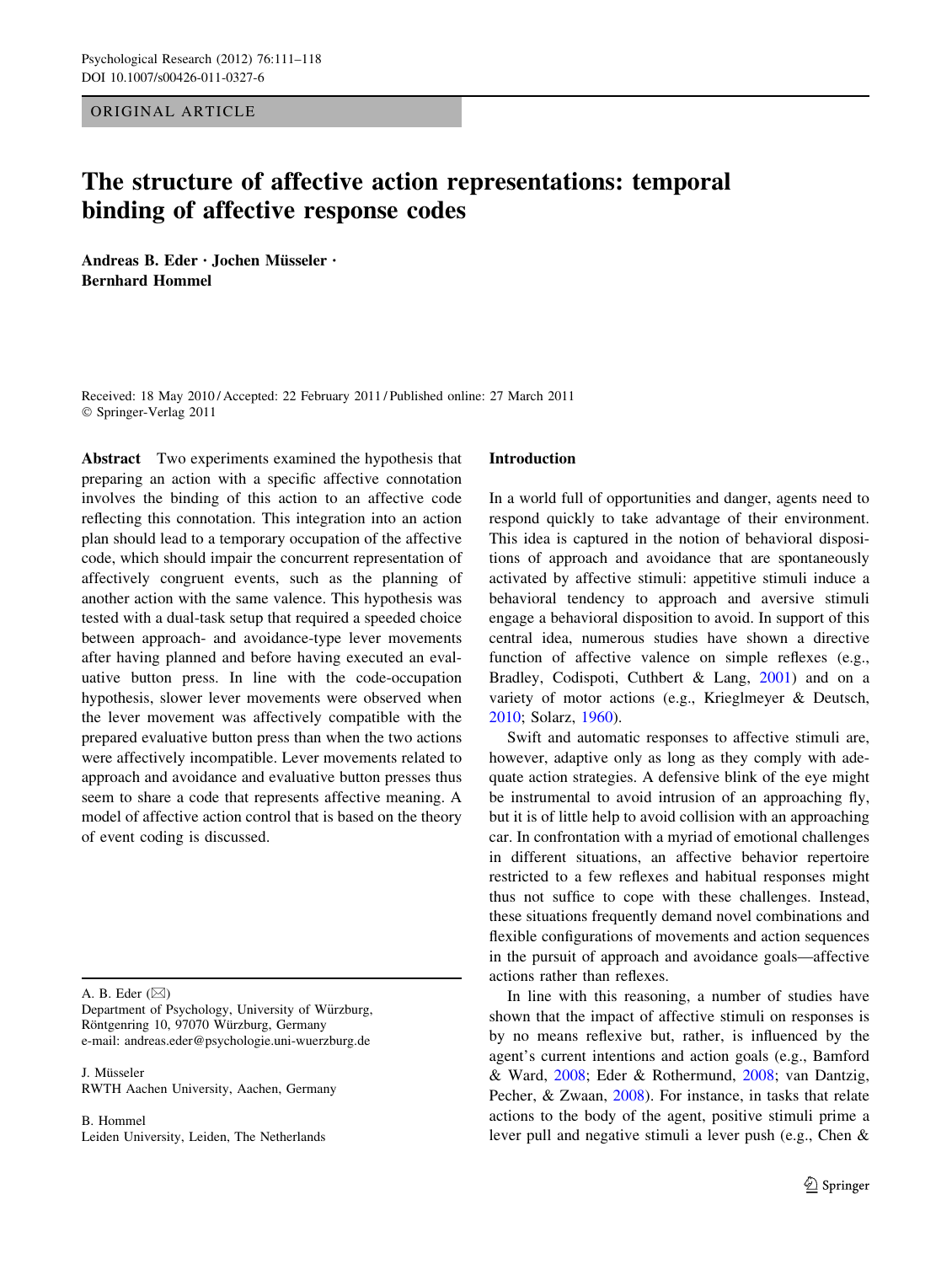Bargh, [1999\)](#page-7-0), whereas tasks that emphasize the relation between the action and the stimulus, the exact opposite of this priming pattern is obtained (e.g., Lavender & Hommel, [2007;](#page-7-0) Markman & Brendl, [2005;](#page-7-0) Seibt, Neumann, Nussinson & Strack, [2008\)](#page-7-0). Obviously, the affective value of a stimulus does not trigger a particular muscular or movement pattern but, rather, a goal-directed action that considers the affective implications of that stimulus for the agent in the situation at hand.

To provide a theoretical account of the planning and control of affective actions, Eder and Klauer [\(2007](#page-7-0), [2009\)](#page-7-0) have extended the theory of event coding (TEC; Hommel, Müsseler, Aschersleben, & Prinz, [2001](#page-7-0)) to affective perceptual and action events (for a related approach, see Lavender & Hommel, [2007](#page-7-0)). According to TEC, both perceptual events and action plans are cognitively represented by networks of distributed feature codes that specify their perceivable features. An action plan would thus consist of codes of the planned action's anticipated sensory effects (Elsner & Hommel, [2001](#page-7-0)), such as (anticipated) kinesthetic feedback from extending one's arm for a lever push or (anticipated) visual feedback about the hand's end position. Considering that emotions may also be to some degree derived from bodily sensations (James, [1884;](#page-7-0) Laird & Strout, [2007](#page-7-0)), it makes sense to assume that these feature networks also comprise of codes representing the affective value of actions, that is, the positivity or negativity of the perceived consequences of actions. Indeed, once participants have learned to associate a particular action with an affect-laden consequence, such as an aversive shock, they are faster to respond with that action to stimuli with the same affective value, such as words with a negative meaning (Beckers, De Houwer & Eelen, [2002](#page-7-0)). This suggests that the affective consequences of an action become an integral part of its cognitive representation.

Given that actions are represented by means of distributed feature codes, TEC claims that planning an action requires the selection, activation, and integration of the codes that characterize the features that action is supposed to have (Hommel et al., [2001;](#page-7-0) Stoet & Hommel, [1999](#page-7-0)). If so, one would expect that planning and executing a given action is facilitated through stimuli it shares features with. Indeed, this has been observed for both non-affective and affective stimulus (and response) features: for instance, people carry out left and right responses faster when signaled by spatially corresponding stimuli (Simon & Rudell, [1967\)](#page-7-0) and utter the words ''positive'' and ''negative'' faster when signaled by affectively corresponding stimuli (De Houwer & Eelen, [1998](#page-7-0)).

A less obvious and more unique implication of TEC and its affective extension is that planning an action and integrating the codes of its features leads to the ''occupation'' of these codes (Stoet & Hommel, [1999\)](#page-7-0), which effectively blocks them temporarily from participating in other feature-code bindings or at least makes this participation more difficult. Assume, for instance, an agent is planning to approach a stimulus by means of a hand movement or by pushing a lever. According to our reasoning, this action would have a positive affective connotation, which would be cognitively represented by a corresponding  $\langle$  positive $\rangle$ code. If action planning involves the binding of the codes that are representing its features, the  $\langle$  positive $\rangle$  code would be integrated with other codes into the action plan and stay integrated until the planned action is executed. During that time, the  $\langle$  positive $\rangle$  code would thus be less accessible and less available for other bindings, so that it should be difficult to fully represent other positive perceptual or action events before the action is carried out (Eder & Klauer, [2007,](#page-7-0) [2009\)](#page-7-0).

Conclusive evidence for the occupation of affective codes through action planning was provided by Eder and Klauer ([2009\)](#page-7-0). They had participants prepare an approachrelated lever pull (assumed to be coded as positive) or avoidance-related lever push (assumed to be coded as negative) in every trial and asked them to indicate whenever they were ready by pressing a button. The button press triggered the presentation of a briefly flashed positive or negative stimulus, which participants were to identify. Hence, the stimulus appeared after the planning of the lever action was completed but before it was carried out. If the planning would involve integrating a  $\langle$  positive $\rangle$  or  $\alpha$  code, participants would be expected to have difficulties identifying a stimulus that shares this particular code. In other words, planning a ''positive'' action should impair the identification of positive stimuli, while planning a ''negative'' action should impair the identification of negative stimuli. Indeed, Eder and Klauer (Eder & Klauer, [2007](#page-7-0)) consistently observed this outcome pattern in several experiments: identifying affectively response-compatible stimuli was more difficult than identifying responseincompatible stimuli. This effect, referred to as actionvalence blindness, is even observed with responses that were affectively neutral originally but became extrinsically associated with a positive or negative meaning through task procedures (see also De Houwer, [2003](#page-7-0)).

This kind of impact of action planning on perception is not restricted to affective action–stimulus relationships but has also been observed for spatial (Müsseler  $&$  Hommel, [1997](#page-7-0)) and meaning-related (Hommel & Müsseler,  $2006$ ) action–stimulus relationships. Apparently, then, action– planning processes treat affective codes just like any other feature code and integrate them into action plans whenever an action has, or is associated with a particular valence. In the present study, we sought for converging evidence for this possibility by looking into interactions between two concurrent action plans. Integrating an affective code into an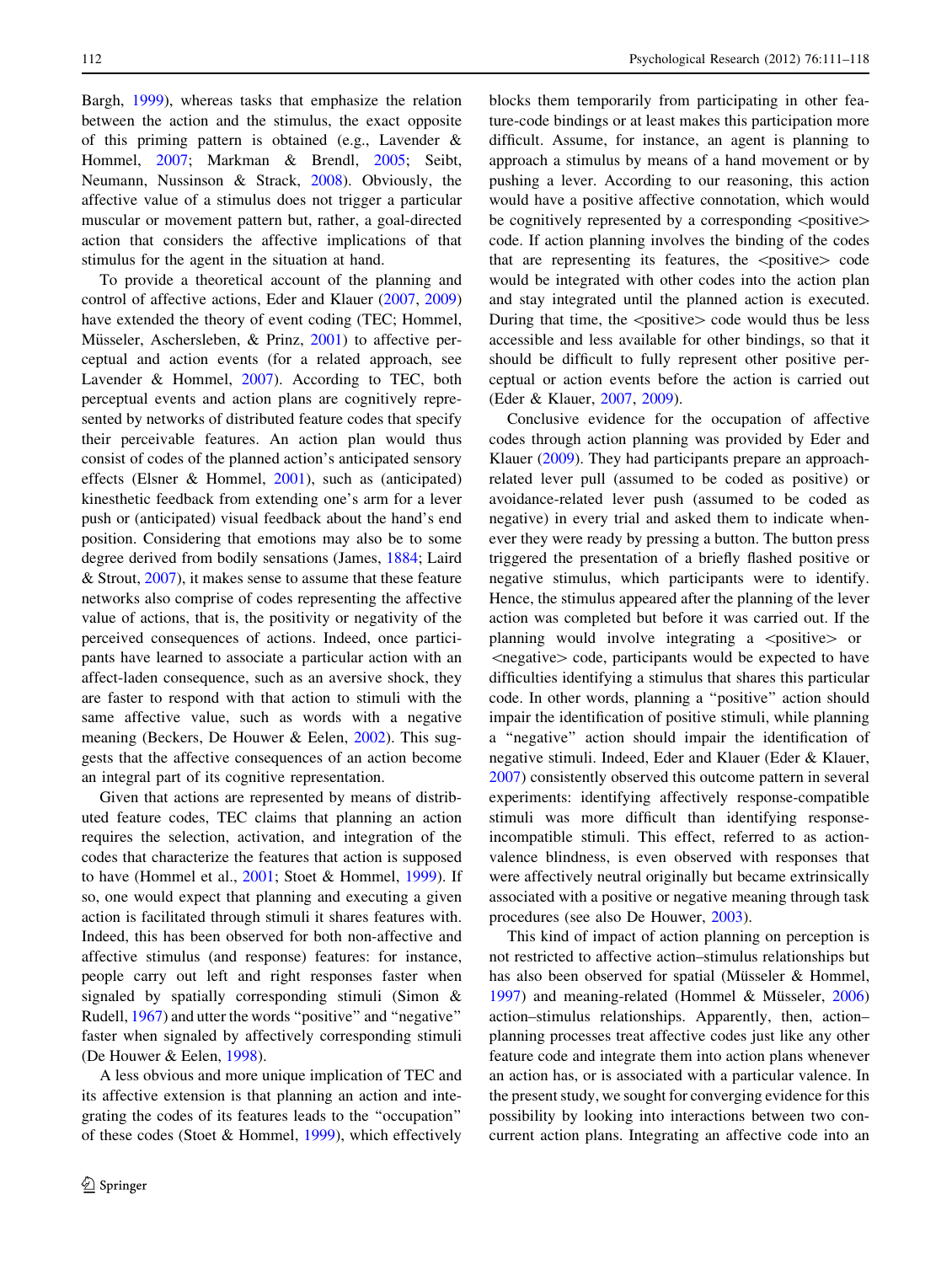<span id="page-2-0"></span>action plan should not only impair perceptual coding processes, as demonstrated by Eder and Klauer ([2007,](#page-7-0) [2009\)](#page-7-0), but also the planning of other actions. For instance, the integration of the  $\langle$ positive $\rangle$  code into a given action plan A should make it more difficult to integrate this code into another action plan B before plan A has been carried out.

For non-affective features, interactions of that sort have indeed been observed by Stoet and Hommel [\(1999](#page-7-0)). In their experiments, participants first planned a left or right finger movement (plan A), and then performed another left–right choice reaction (plan B) before executing the planned action (plan A). As expected, planning a left action (A), say, impaired the planning and execution of another left action (B) if B was executed before A. This suggests that maintaining an action plan keeps the codes it comprises integrated and, thus, ''in check'', so that other planning processes are impaired to the degree that they rely on the same codes. Along the lines of Eder and Klauer [\(2009](#page-7-0)), this would suggest that planning an affective action and maintaining the plan for later execution impairs the planning of another action of the same valence. This was the hypothesis that we tested in two experiments.

# Experiment 1

Experiment 1 provided a first test whether planning an action with positive or negative valence would impair the planning and execution of an action sharing this valence. Figure 1 illustrates the basic setup and the sequence of events in an experimental trial. In each trial, participants were first to prepare a button press in response to the

Fig. 1 Sequence of events in an experimental trial of Experiment 1. Word classifications with lever movements were embedded in picture evaluations with button presses

valence of a positive or negative picture, but to withhold this response until another response (lever movement) was performed. In line with previous research on the extrinsic affective Simon effect (De Houwer, [2003](#page-7-0)), we assumed that preparing a button press assigned to a positive picture involves the integration of a  $\langle$  positive $\rangle$  affective code, whereas preparing a response to a negative picture involves the integration of a  $\langle$ negative $\rangle$  code. After several seconds that warranted sufficient time for preparing the button press, a word was presented that required a speeded choice between a lever pull towards the body—an action that we considered to be positively coded—and a lever push away from the body—that we considered to be negatively coded (Eder & Rothermund, [2008](#page-7-0)). Thus, approach- and avoidance-related lever movements were initiated after having planned an action with extrinsic positive or negative valence, and this valence could be congruent or incongruent with the intrinsic affective meaning of the lever response. Next to the execution of the lever response, an acoustic Go-signal was delivered that demanded the speeded execution of the prepared button press.

In line with the code-occupation hypothesis derived from TEC and Eder and Klauer's [\(2009](#page-7-0)) affective extension, we expected feature overlap (i.e., congruence) between the two movements to impair planning the lever movement and, thus, to increase reaction times for that response. Note that this outcome is not expected from either a motivational account or by any other associative account that assumes a facilitatory spread of activation from affective stimuli to congruent approach and avoidance reactions (e.g., Chen & Bargh, [1999;](#page-7-0) Neumann, Förster, & Strack, [2003](#page-7-0)). Thus, a selective interference

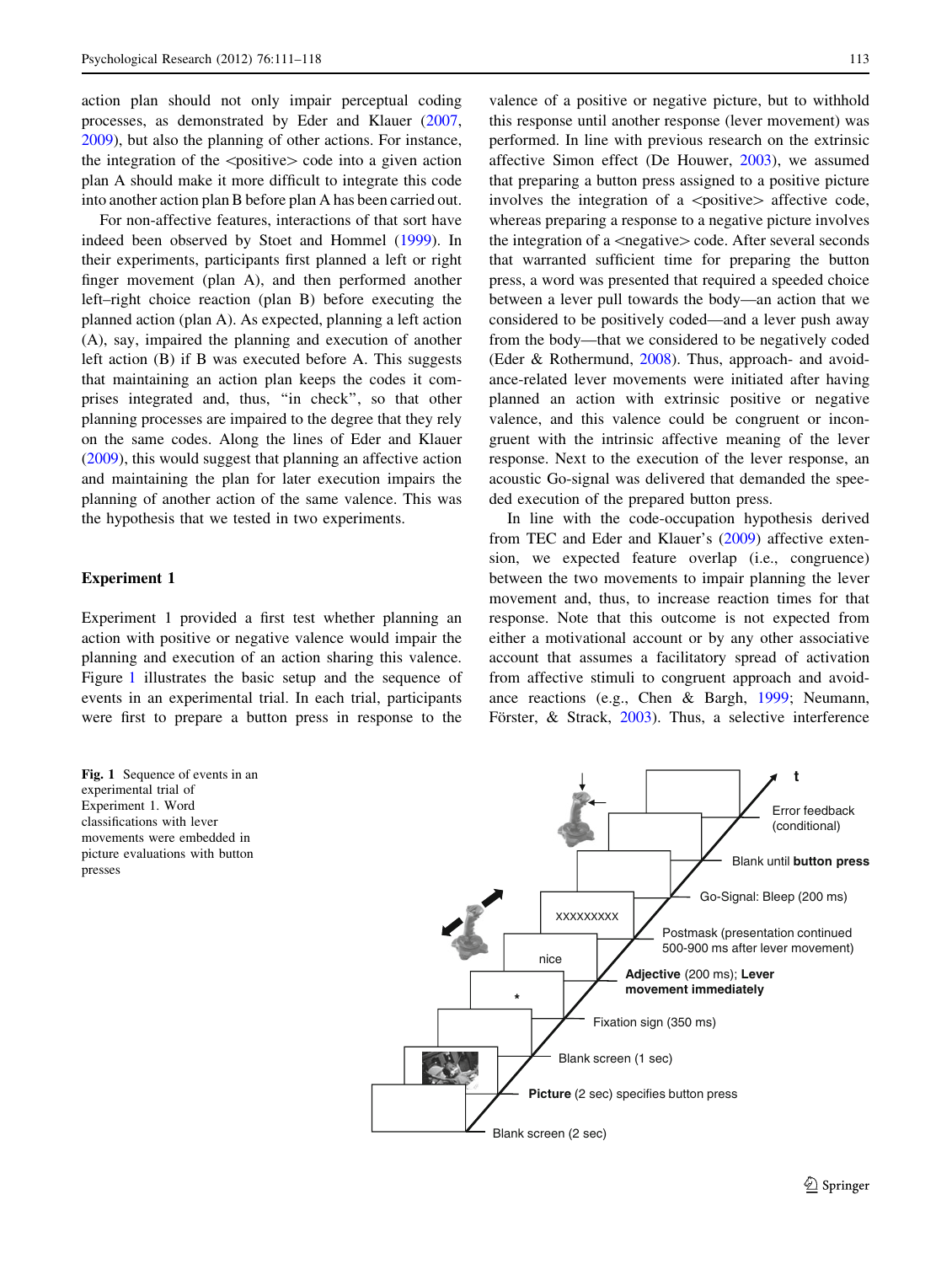between affectively congruent lever movements and button presses would provide distinctive support for TEC and its affective extension.

# Method

# Participants

Fifteen students (10 women) volunteered for participation in the experiment. All participants were native speakers of German and naïve as to the purpose of the experiment. All but one participant was right-handed.

## Apparatus and stimuli

In a dimly lit experimental chamber, participants were seated at a distance of  $60 \text{ cm}$  from a  $17^{\prime\prime}$  VGA color monitor that displayed words and pictures in a  $1,024 \times 768$  resolution with a 70 Hz refresh rate. An IBMcompatible joystick was connected to the game port of the computer and placed between the monitor and the participant. The participant was asked to grip the lever of the joystick with the dominant hand and to perform the lever movement until the dead stop was reached. The button at the front of the lever was tinted red and introduced to the participant as button 1; the button at the top of the lever was tinted yellow and described as button 2. Stimulus presentation and measurement of response latencies were controlled by a software timer with video synchronization (Haussmann, [1992\)](#page-7-0).

Stimuli for the picture evaluation task were 48 positive and 48 negative pictures that were taken from the IAPS (Lang, Bradley, & Cuthbert, [2005](#page-7-0)). For the word evaluation task, sets of 48 positive and 48 negative adjectives that were matched in word length and valence extremity were selected from a standardized word pool according to their valence norms (Schwibbe, Röder, Schwibbe, Borchardt, & Geiken-Pophanken, [1981\)](#page-7-0). Additional 32 pictures and words were selected for task practice. The pictures were presented at the center of the screen at a visual angle of about 11.2°  $(\pm 3.1^{\circ})$  in the horizontal and 11.4° in the vertical dimensions. The words were presented in whiteon-black at the center of the screen.

# Procedure

Participants were to classify affective stimuli in two tasks: (1) a button-pressing task that required evaluative picture classifications with presses of button 1 and 2, and (2) a lever-movement task that demanded evaluative word classifications with pushing and pulling lever movements. Importantly, the lever task was embedded into the buttonpressing task: The picture was always presented before the word, but the cued button press had to be executed only after the lever response to the word. Thus, participants were instructed to prepare the evaluative button press as soon as the picture appeared, to wait for the word and to respond to it as fast as possible with a lever movement, and then to carry out the prepared button press as quickly as possible following a Go-signal.

Figure [1](#page-2-0) illustrates the sequence of events in an experimental trial. Each trial started with the presentation of a picture (2 s.) that was followed by a blank period for 1 s. Participants were instructed to utilize these time periods for the preparation of the evaluative categorization response, with button 1 assigned to positive pictures and button 2 assigned to negative pictures. A white fixation sign then appeared 350 ms at the centre of the screen, followed by a word that was replaced by a mask (nine X's in a row) after 200 ms. Participants were instructed to respond to positive words with a lever pull and to negative words with a lever push as fast as possible within a time limit of 1 s. After registration of a lever movement, the mask remained on the screen for additional 500 ms plus a random interval up to 400 ms. Simultaneously with mask offset, a bleep (600 Hz) was emitted for 200 ms by the internal loudspeaker of the computer that served as a Go-signal for the evaluative button press; participants were to press the prepared button as rapidly as possible within a time limit of 1 s. A trial ended with an error feedback reporting, when appropriate, wrong picture and word classifications, premature lever movements and button presses, and violations of the time limits for the lever movement and the button press. The next trial started after 2 s.

## Design

The experimental phase started with 24 practice trials divided into two blocks that were followed by 16 blocks with 12 trials each. Each combination of the 2 (lever movement: pull vs. push)  $\times$  2 (button press: positive vs. negative) design was repeated three times in each block in random order. Erroneous trials were repeated at the end of the experimental session in random order and divided into blocks of up to 12 trials.

# Results

Trials with premature responses (0.6% of all trials) and with wrong responses (11.5% of all trials) were discarded from reaction time analyses. In addition, individual Tukey [\(1977](#page-7-0)) outlier thresholds were computed for each reaction task to identify response latency outliers; this truncation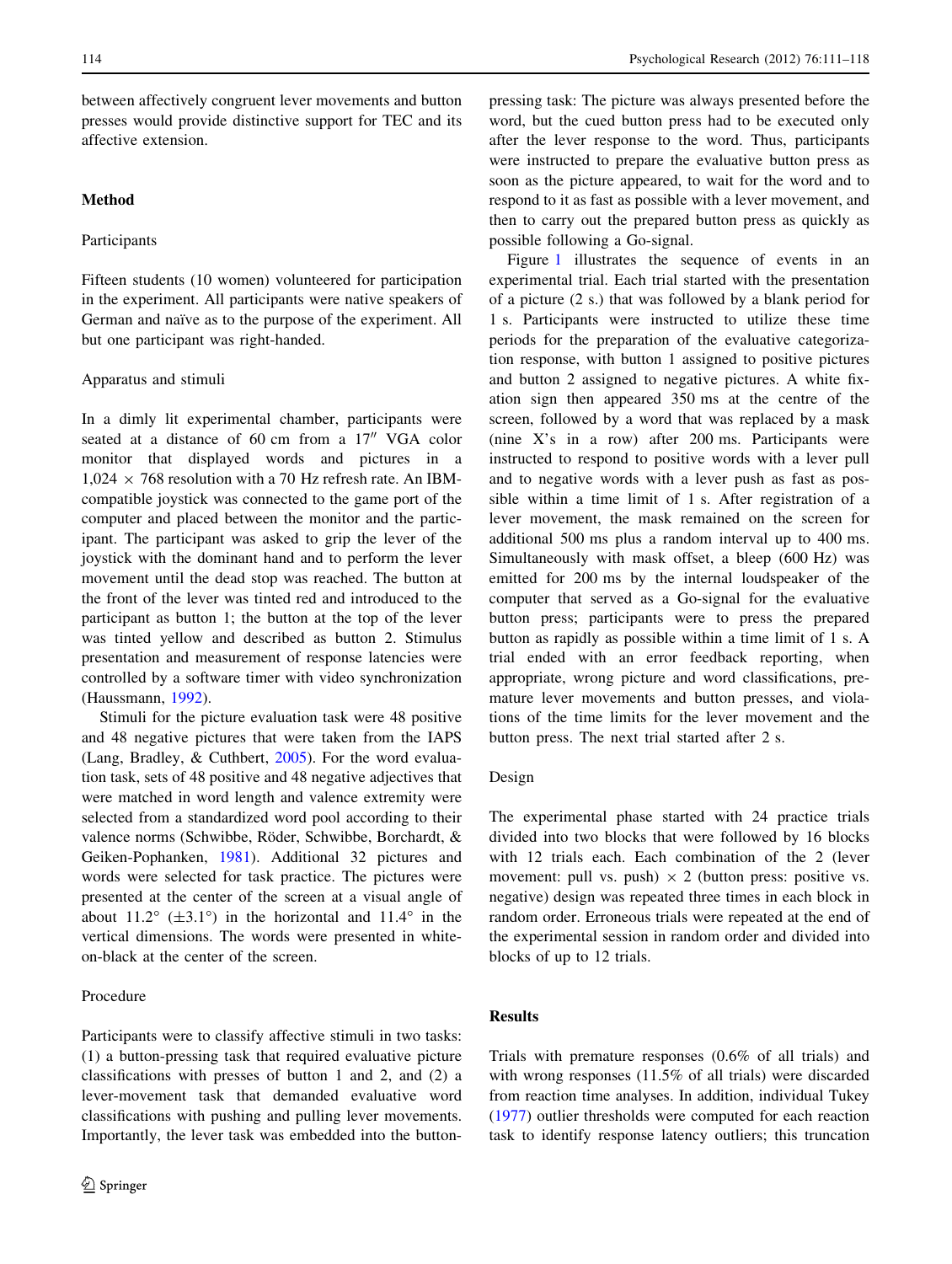removed 0.9% of all lever movement latencies and 3.7% of all button press latencies.

## Lever movements

For each participant, mean reaction times and percentages of error were computed as a function of affective response– response congruency (congruent: lever pull-positive button press, lever push-negative button press; incongruent: lever push-positive button press, lever pull-negative button press).<sup>1</sup> The analysis of lever movement latencies yielded a significant effect of affective R–R congruency,  $t(14)$  = 3.09,  $p < 0.01$ . Participants responded slower to valenced words when the lever movement was affectively congruent with the prepared evaluative button press ( $M = 750$  ms,  $SE = 16.1$ ) than when both responses were affectively incongruent ( $M = 738$  ms,  $SE = 16.0$ ). The error rates revealed a similar congruency disadvantage with more lever movement errors in congruent trials  $(M = 8.7\%$ ,  $SE = 1.2$ ) than in incongruent trials  $(M = 7.5\%$ ,  $SE =$ 1.2); however, this difference failed to reach significance,  $t<1$ .

## Button presses

Reaction times of the prepared button presses were measured from the onset of the acoustic Go-signal and were analyzed for an influence of the affective R–R congruency relation. This analysis did not yield a reliable speed difference between congruent ( $M = 284$  ms,  $SE = 20.8$ ) and incongruent button presses  $(M = 291 \text{ ms}, \text{SE} = 23.6)$ ,  $t(14) = -1.56$ ,  $p = 0.14$ . An analogous analysis of the mean error rates reached marginal significance,  $t(14)$  =  $-2.10$ ,  $p = 0.055$ , indicating that erroneous button presses were more frequent in incongruent trials  $(M = 3.3\%$ ,  $SE = 1.0$ ) than in congruent trials ( $M = 1.5\%$ ,  $SE = 0.3$ ).

# **Discussion**

The results are in line with TECs code-occupation hypothesis: Lever movements that were congruent with the affective valence of a prepared keypress were initiated more slowly than lever movements that were affectively incongruent with the keypress. This congruence cost is in line with TECs general claim that planning an action is impaired if it shares features with another, already constructed action plan in memory, and it fits with Eder and Klauer's [\(2009](#page-7-0)) extension of this logic to affective codes. Thus, planning an affectively meaningful action seems to result in the binding of a corresponding affective code to the action plan, and this temporarily reduces the availability of this code for the binding to other action plans.

Note, however, that the design of Experiment 1 leaves room for an alternative interpretation of the interference effect. In the lever task, pulls and pushes were cued through positive and negative words, respectively, so that the valence of lever movements was always confounded with the valence of the movement cue. It might thus not have been the planning of the (affectively laden) lever movement that was impaired by the planning of the button press, but the processing of the cue. Given that Eder and Klauer ([2007\)](#page-7-0) have provided evidence that planning an affective action impairs the identification of affectively congruent stimuli, this is a plausible alternative that would render our observation much less interesting than intended. To rule out this possibility, we conducted Experiment 2, where we avoided a confound between cue and action valence.

# Experiment 2

In Experiment 2, we not only replicated Experiment 1 but also presented affectively neutral letters instead of words as lever-movement cues in half of the trials. Participants were to respond to the letters A, B, and C with a lever pull directed towards the body and to the letters X, Y, and Z with a lever push away from the body, with the response assignment to the letters being counterbalanced across participants. If the interference obtained in Experiment 1 was due to the valence of movement cues rather than the valence of the planned action, planning the button press should impair affectively congruent lever movements with word cues but not with letter cues. Alternatively, if the interference really reflects the interaction between action plans, congruence costs should be obtained with both types of cues.

## Method

## Participants

Thirty students (24 women) volunteered for the experiment in fulfillment of course requirement or for payment. All participants were fluent in German; one participant was left-handed. The data set of one participant was dropped from analyses because she reacted erroneously in 45% of the trials.

<sup>&</sup>lt;sup>1</sup> In supplementary analyses, direction of lever movement (toward vs. away) did not moderate the effects of the congruency factor. Therefore, data were collapsed across both congruent and incongruent movement-key sequences in Experiment 1 and 2.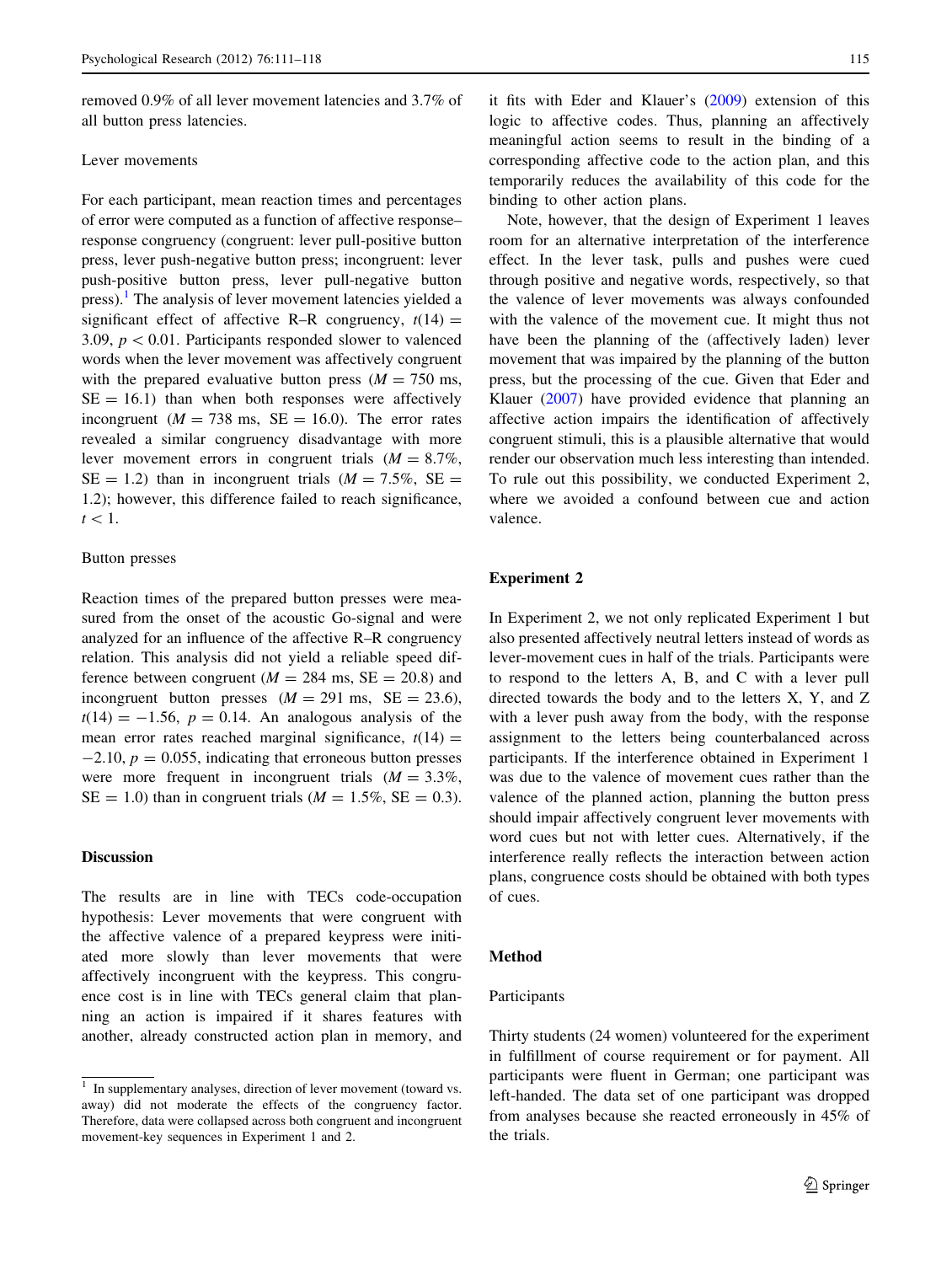#### Stimuli, design, and procedure

The same affective pictures and words were presented as in Experiment 1. In half of the trials, however, a capital letter appeared instead of a word in the lever movement task. One half of the sample was instructed to respond to the letters A, B, and C with a lever pull directed towards the body and to the letters  $X$ ,  $Y$ , and  $Z$  with a lever push away from the body, the other half received the reverse assignment. To prevent button-press-related memorization strategies based on strategic finger placements (instead of true action planning), participants were instructed to hold both buttons depressed during the execution of the lever movement. The backward mask was a string of percentage signs to prevent confusion of movement cues with the mask.

The button press task was as in Experiment 1, with the following exceptions: (1) three green exclamation marks were presented as Go-signal (instead of a bleep), which remained on the screen until button press registration, so to highlight the need of a button press; (2) the Go-signal now appeared 750–1,150 ms after lever movement registration to give participants additional time to release the buttons that were pressed during the lever movement; and (3) the mapping of the buttons onto picture valence was counterbalanced across participants to control for response grouping as a possible source of reaction time differences.

After two practice blocks with 24 trials each, participants worked through 192 experimental trials divided into eight blocks. In each block, half of the trials required lever movements to affective words, the other half to capital letters. Trial order was completely randomized, and erroneous trials were repeated at the end of the session divided into blocks of up to 24 trials.

# **Results**

Trials with premature responses (0.4% of all trials) or incorrect responses (8.1% of all trials), and trials without a double button press during lever movement (1.1% of all trials) were discarded from reaction time analyses. The Tukey [\(1977](#page-7-0)) procedure led to the removal of 0.8% of all lever movement latencies and 5.0% of all button press latencies.

### Lever movements

For each participant, mean reaction times and percentages of error were computed as a function of affective response– response congruency (congruent vs. incongruent) and (lever) movement cue (word vs. letter). A mixed analysis of variance (ANOVA) with these factors as within-subjects factors and letter assignment and button assignment as between-subjects factor yielded a significant effect of movement cue,  $F(1, 25) = 84.16$ ,  $p < 0.001$ , indicating slower responses to words ( $M = 802$  ms,  $SE = 13.1$ ) than to letters ( $M = 700$  ms,  $SE = 14.94$ ). The speed advantage with letter cues was more pronounced when A, B, and C cued a lever pull and X, Y, and Z cued a lever push than with the reverse assignment,  $F(1, 27) = 4.58$ ,  $p < 0.05$ . The main effect of congruency reached significance,  $F(1, 27) = 10.22$ ,  $p < 0.05$ . Participants responded faster to words and letters in incongruent trials  $(M = 747 \text{ ms})$ ,  $SE = 12.8$ ) than in congruent trials ( $M = 756$  ms,  $SE =$ 13.2). Notably, this incongruency advantage was not qualified by movement cue  $(F<1)$ . Congruent lever movements were delayed with word cues ( $\Delta M = 10$  ms),  $t(28) = 2.40$ ,  $p < 0.05$ , and with letter cues ( $\Delta M =$ 10 ms),  $t(28) = 2.24$ ,  $p < 0.05$ . No other effect was significant ( $ps > 0.10$ ).

An analogous ANOVA of the movement errors yielded a significant effect of movement cue,  $F(1, 25) = 13.74$ ,  $p<0.05$ , and a significant effect of letter assignment,  $F(1,$  $25$ ) = 5.14,  $p < 0.05$ . Incorrect lever movements were more frequent with word cues ( $M = 6.8\%$ , SE = 0.7) than with letter cues ( $M = 3.3\%$ , SE = 0.8), and errors were less frequent when A, B, and C cued a lever pull and X, Y, and Z a lever push. Latter effect was qualified by a threeway interaction between movement cue, letter assignment, and button assignment, which was close to significance,  $F(1, 25) = 4.07, p = 0.054$ . More important, error rates did not reliably differ between congruent  $(M = 4.8\%$ ,  $SE = 0.6$ ) and incongruent trials ( $M = 5.2\%$ ,  $SE = 0.6$ ), irrespective of the type of movement cue (with both  $F<sub>s</sub>$  < 1). The three-way interaction between affective congruency, letter assignment, and button assignment was significant,  $F(1, 25) = 6.46$ ,  $p < 0.05$ , but all other effects were not (with all  $p_s > 0.10$ ).

## Button presses

Mean reaction times of prepared button presses and percentages of errors were analyzed for an influence of affective response–response congruency. An ANOVA with button assignment as between-subjects factor revealed a speed difference between affectively congruent  $(M =$ 226 ms,  $SE = 11.5$ ) and incongruent button presses ( $M =$ 230 ms, SE = 11.1),  $F(1, 27) = 6.42$ ,  $p < 0.05$ , especially when positive pictures required a press of the front button and negative pictures a press of the top button,  $F(1, 1)$  $27) = 3.90, p = 0.059$ . The main effect of button assignment was not significant  $(F<1)$ . Analyses of the error rates corroborated the result pattern of the reaction times. Erroneous responses were less frequent in congruent trials  $(M = 1.7\%, \text{SE} = 0.3)$  than in incongruent trials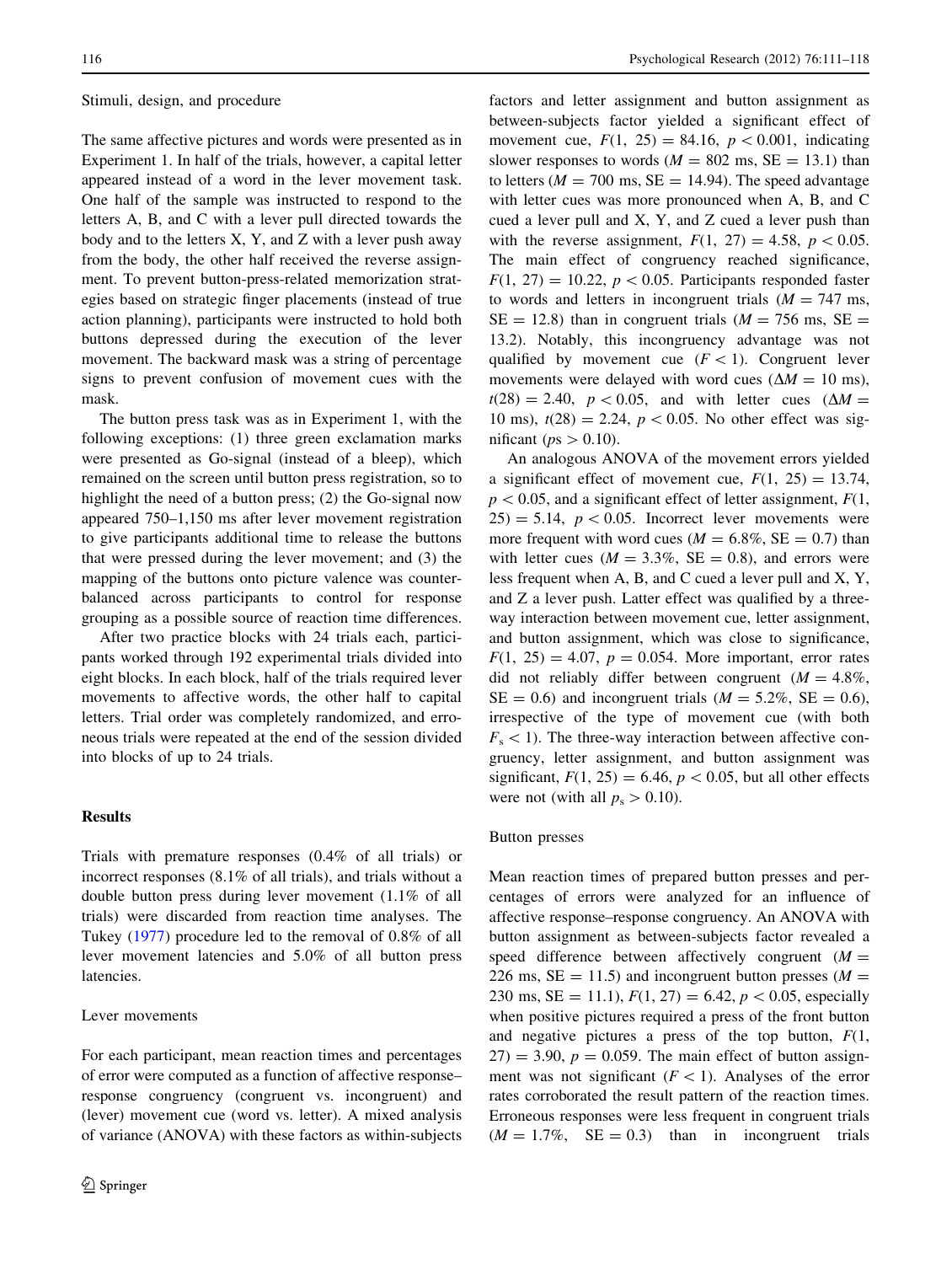$(M = 2.3\%, \text{ SE} = 0.3), F(1, 27) = 5.51, p < 0.05, \text{ when}$ positive pictures required a press of the front button and negative pictures a press of the top button but not with the reverse assignment,  $F(1, 27) = 15.01$ ,  $p < 0.001$ . The main effect of key assignment did not reach significance  $(F<1)$ .

# Discussion

The results are clear-cut. Lever movements that were congruent with a prepared evaluative button press were initiated more slowly than incongruent lever movements, irrespective of whether the movement was cued by affective words or neutral letters. This result pattern rules out an account in terms of action–stimulus interactions (Eder & Klauer, [2007](#page-7-0)) but points to a direct interaction between two action plans.<sup>2</sup>

An unexpected finding is that keys were pressed faster when the evaluative button press was congruent with the embedded lever movement than when both actions were incongruent. This observation is in line with Stoet and Hommel ([1999\)](#page-7-0) who analogously observed shorter movement times when the prepared response shared a spatial feature with the embedded response. These authors reasoned that the execution of a prepared response might have benefited from a residual activation of a shared feature after the action plan of the embedded response has dissolved. Note, however, that a congruency benefit was observed only with a particular key mapping in the present experiment. Thus, it remains unclear for the present experiment whether the congruency benefit was produced by residual feature activation or by specifics of different response– response sequences.

# General discussion

Many theories acknowledge the importance of goal-directed action in emotional behavior regulation, but little is known about how these actions are controlled and represented in the cognitive system. We have suggested a particular view on affective action control that is based on the theory of event coding (Hommel et al., [2001\)](#page-7-0) and extends it to affective and evaluative representations (Eder & Klauer, [2007,](#page-7-0) [2009](#page-7-0); Lavender & Hommel, [2007\)](#page-7-0). According to this view, actions are cognitively represented through codes of their perceivable affective and non-affective features. The affective implications of an action become thus an integral part of the mental structure that characterizes the intended features of the action and controls its execution.

Integrating affective codes into an action's representation can have many side effects. One is that the action can now be primed through the processing of stimuli or other cognitive processes that activate the affective code bound to the action. Hence, coding an action as positive or negative as a consequence of either the task context (e.g., because the actions are carried out to communicate the valence of stimuli to the experimenter; De Houwer, [2003\)](#page-7-0) or the affective consequences the actions were experienced to have (Beckers et al., [2002](#page-7-0)), or because of the action's functional meaning (as with approaching and withdrawing from a stimulus; van Dantzig et al., [2008](#page-7-0)), renders it "primable" by positively and negatively coded stimuli, respectively.

In the present study, we have emphasized another side effect of binding affective codes to action plans: In addition to making the action affectively primable, this binding is also able to impact other processes if they make use of the same affective code. As claimed by Stoet and Hommel [\(1999](#page-7-0)), integrating a feature code into an action plan interferes with planning another action that relies on the same code. In the present study, we have demonstrated that this code-occupation principle holds for affective  $\langle$  positive  $\rangle$  and  $\langle$  negative  $\rangle$  codes. In two experiments, preparing a button press that signals the affective value of a picture delayed the performance of an affectively congruent approach and avoidance movement. Importantly, this congruence cost was independent of whether this movement was cued by affective or nonaffective stimuli, which excludes an account in terms of action-valence blindness (Eder & Klauer, [2007](#page-7-0)). At a representational level, lever movements with an intrinsic affective meaning and button presses with an extrinsic, task-induced affective meaning thus seem to share some ingredients that allow for an interaction between both reactions. This interaction, and its outcome of an incongruency advantage, is surprising and difficult to explain from the perspective of motivational theories that link specific behavioral responses, like lever pulls and pushes (but not any type of evaluative response), to motivational states of approach and avoidance. From a TECinspired perspective, however, the interaction between both

<sup>2</sup> One might wonder whether this apparent lack of impact of action planning (here: of the button press) on stimulus identification (here: of the affective words) should be considered a failure to replicate Eder and Klauer ([2007](#page-7-0)). However, so far action-planning effects on the processing of affective (Eder & Klauer, [2007,](#page-7-0) [2009\)](#page-7-0) and non-affective stimuli (e.g., Müsseler & Hommel,  $1997$ ) have been obtained with briefly flashed masked stimuli, in unspeeded tasks, and on accuracy measures only, which does not conflict with failing to obtain such an effect in a speeded reaction-time task with clearly identifiable stimuli. One (theoretically very interesting) possibility for this difference might be that identifying a perceptually degraded stimulus requires the binding of its features (a process that would be impaired by having just bound one of these features to an action plan), whereas responding to a clearly visible stimulus does not.